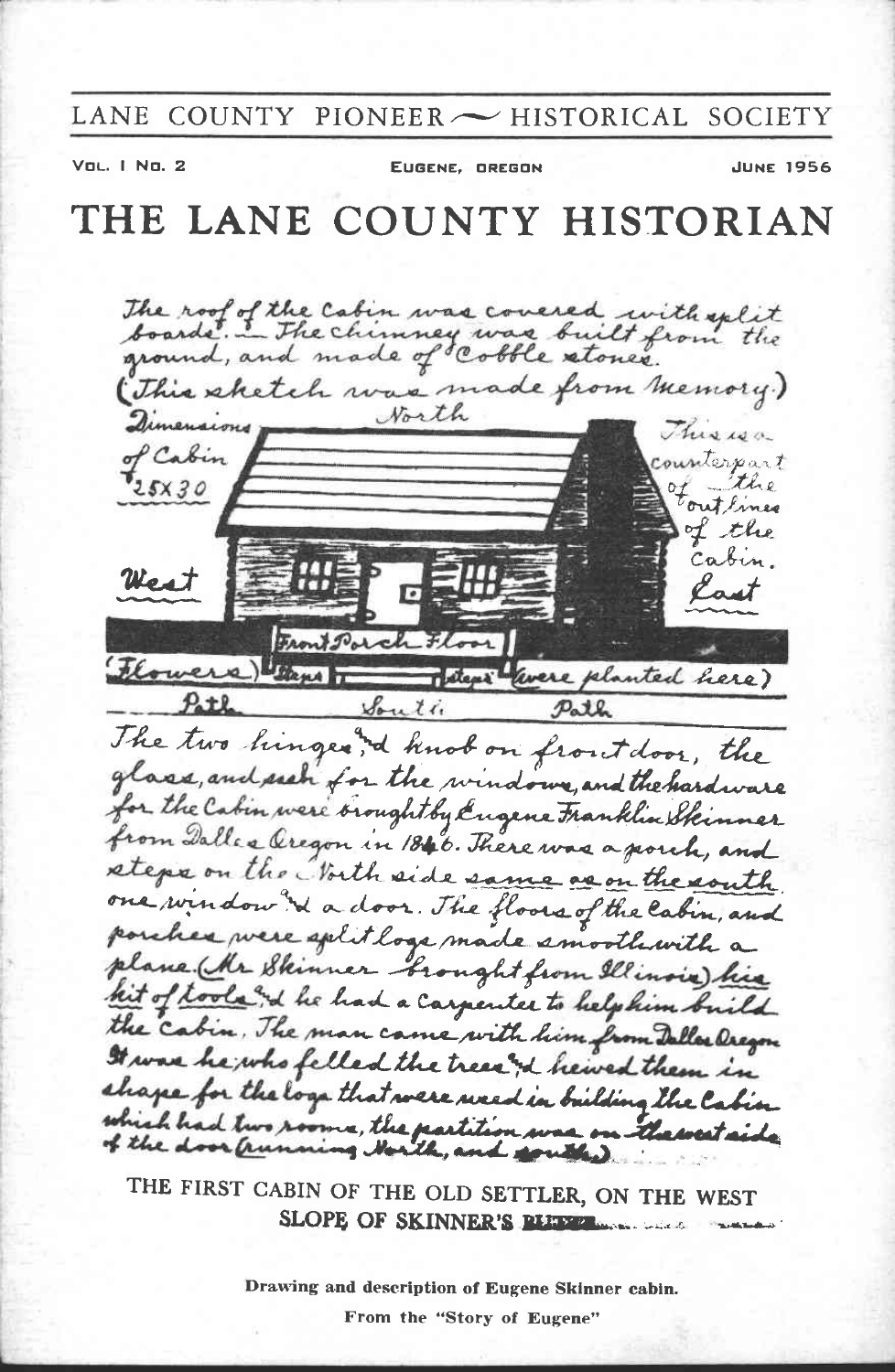### LANE COUNTY PIONEER $\sim$  HISTORICAL SOCIETY

#### 2161 MADISON STREET, EUGENE, OREGON

# - PRICE 50c PER COPY -

### INDEX

| LANE COUNTY HAS A PIONEER MUSEUM <b>EXAMPLE</b> |  |
|-------------------------------------------------|--|
| THE MOUNTAIN HOUSE - A LANE COUNTY HERITAGE     |  |
| FRANK AND ELIZABETH KNOWLES                     |  |
|                                                 |  |
|                                                 |  |
|                                                 |  |
|                                                 |  |

ADDITIONAL "Oregon Pioneer Heritage", for some of the new members—<br>not included in Vol. I, No. 1 of February, 1956.

# A. Claire Dunn, 1761 Charnelton m. grandparents Wm. G. Masterson Ore. Tr. 1852 Eliza J. Masterson Ore. Tr. 1852<br>p. grandparents Barzilla C. Dunn, from Kansas 1876<br>1876 Elizabeth A. Dunn<br>parents Mary M. Dunn, born in Eugene,<br>1859 Frank B. Dunn, came to Eugene 1876 Alvera E. Dunn (Mrs. Lester)<br>360 Cherry Drive<br>m. g.g. grand-parents<br>Jacob and Anna Gatsig Gubser<br>Ore. Tr. 1852<br>m. g. grand-parents John and Anna Gubser Winters Ore. Tr. 1852 Wilbur S. Hulin, 1809 Lawrence St.<br>great grandparents<br>Mr. and Mrs. Samuel Craig,<br>Is. Panama, 1853<br>p. grandparents Lester Hulin, overland, southern route, 1847

Abbie Jane Craig, Is. Panama, 1853

Roy Jenkins, 3007 Franklin Blvd. parents Webster Jenkins, to PrtI'd, 1874 U. P. Railroad, Civil War Vet.,

Union Army, Co. I, 7th Iowa Cavalry Betty O'Malia

Archie 0. Knowles, Mapleton, Ore. 1859 parents<br>Albert P. Knowles, R. R. and

boat, 1882<br>R. R. and Lillian Blackmun, boat, 1882

Margie Young Knowles (Mrs. Arch-<br>ie), Mapleton, Oregon The Young family came to Ore-<br>gon in 1897.

Mrs. W. S. Love, 909 10th Ave. W.<br>grandparents William Warren, from St. Joseph, Mo. to Portland Ore. 1847 Almira Warren <sup>1847</sup>

Later settled in Yamhill Co. near McMinnville.

# **SOME OF OUR TRAVELING MEMBERS**<br>ilkins sisters, Lucia ed the national convention of the

authors of the "Story of Eugene" tion held in Washington, D.C., durand other historical books, attend- ing April, also the national conven-

Two of the Wilkins sisters, Lucia ed the national convention of the Moore and Nina McCornack, co- Daughters of the American Revolu-(continued on page 12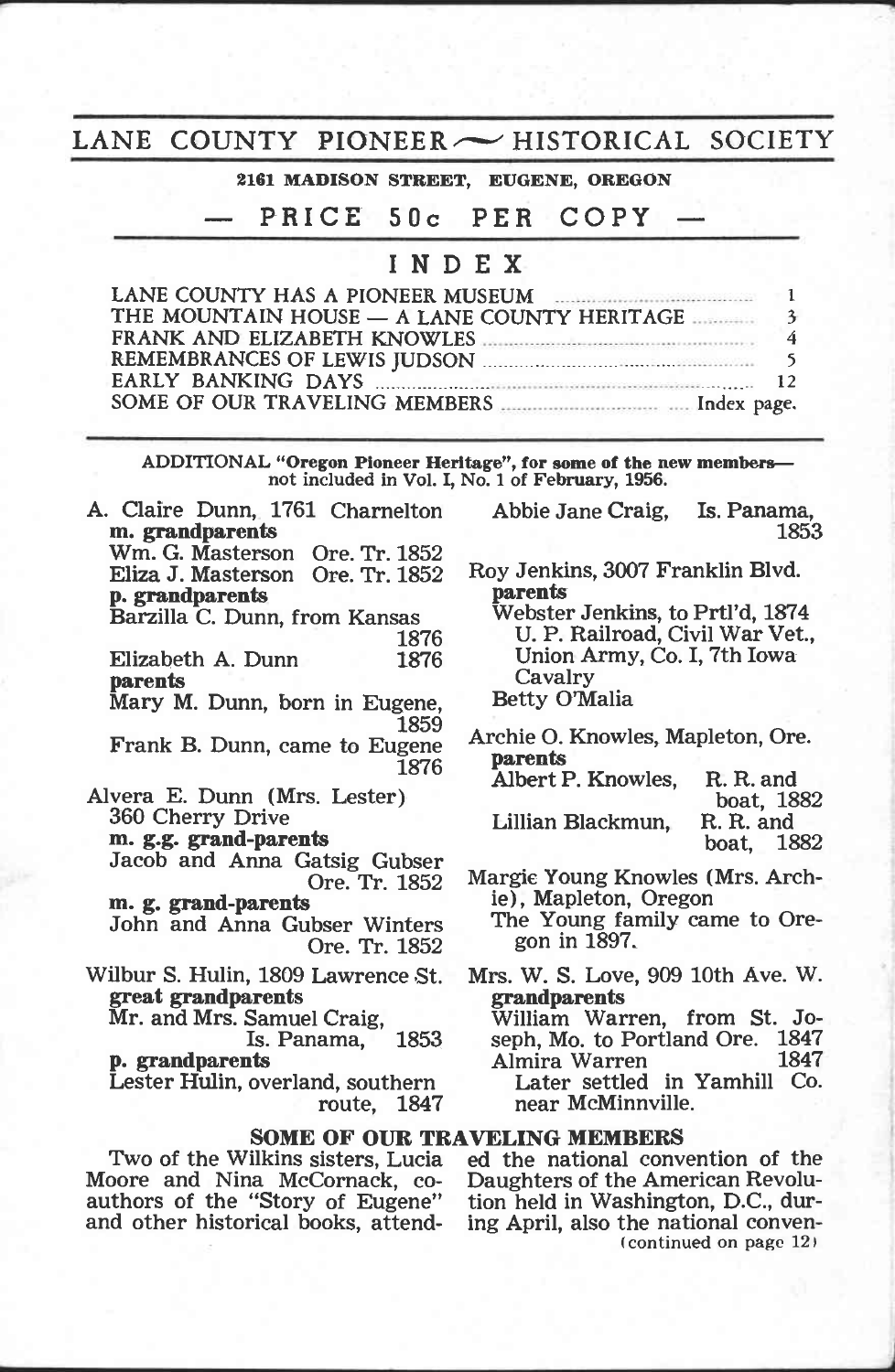

The ivy-clad Pioneer Post Office, 1909 Photo---M.S.M. 1955

### Lane County Has a Pioneer Museum'

 $-1-$ 

EDITORIAL by William Thgman, in Eugene Register-Guard, Sept. 19, 1951

It isn't the Pioneer Museum they share of the proceeds of the sale<br>dreamed of when Lane County's of any land taken over by the counfirst Pioneer and Veterans Memorial Commission was created 15 ceed 10 per cent of the valuation of years ago under the enabling act which Walt Dillard drew and helped to have enacted by the special ses-<br>sion of the 1935 Legislature but af-<br>tion by purchase, or otherwise, of a<br>ter all these years it is a reality and<br>museum for pioneer relics and/or a Cal Young and the many others meeting place for United States war<br>who have labored so long deserve veterans  $\ldots$ ."<br>to be proud of it. So the first Pioneer Museum

It's a long, long story—the his-It's a long, long story—the his-<br>commission was appointed and it<br>tory of this Pioneer Museum, and went to work with great zeal—but Judge Lawrence T. Harris in his no regular allocation of 10 per cent dedication speech could give only a from land sales was ever forthcom-<br>few of the deeply human and dram- ing, perhaps because county lands few of the deeply human and dram- ing, perhaps because county lands<br>atic incidents connected with this weren't selling at that time, but project. For many, many years beproject. For many, many years be-<br>fore Dillard drew his bill, the Lane er "saw fittin'."<br>County Pioneers had talked of "a  $\frac{1}{2}$  museum" at every annual meeting But there were endless meetings  $\rightarrow$  place for the preservation and and much planning. The late John display of the religional records of Hunsaker drew plans for remodeldisplay of the relics and records of the historic trek across the contin-

Their numbers dwindled, depres-<br>
sion came, but after the 1935 Pag-<br>
eant Cal Young and Dillard decided<br>
"
time was wastin'" so the bill was<br>
"
gave the County Commission its "time was wastin'," so the bill was drawn and passed and it contained

"The county court of any county . . . is hereby authorized and empowered to appropriate its office to make way for a new one,

of any land taken over by the county for delinquent taxes, not to exthe assessed valuation of the land at the time it was taken over for taxes, for the erection or acquisimuseum for pioneer relics and/or a

So, the first Pioneer Museum went to work with great zeal--but weren't selling at that time, but

ent, the opening of the Oregon em-<br>ent, the opening of the Oregon em-<br>pire.<br>Their numbers dwindled depressed ing the city out of the site. and much planning. The late John ing the abandoned city reservoir on um, and there was talk of wang-

> It was the congressional appropriation for a new post office which first specific opportunity. This was the sequence:

> The "feds" were proposing to tear down the handsome old post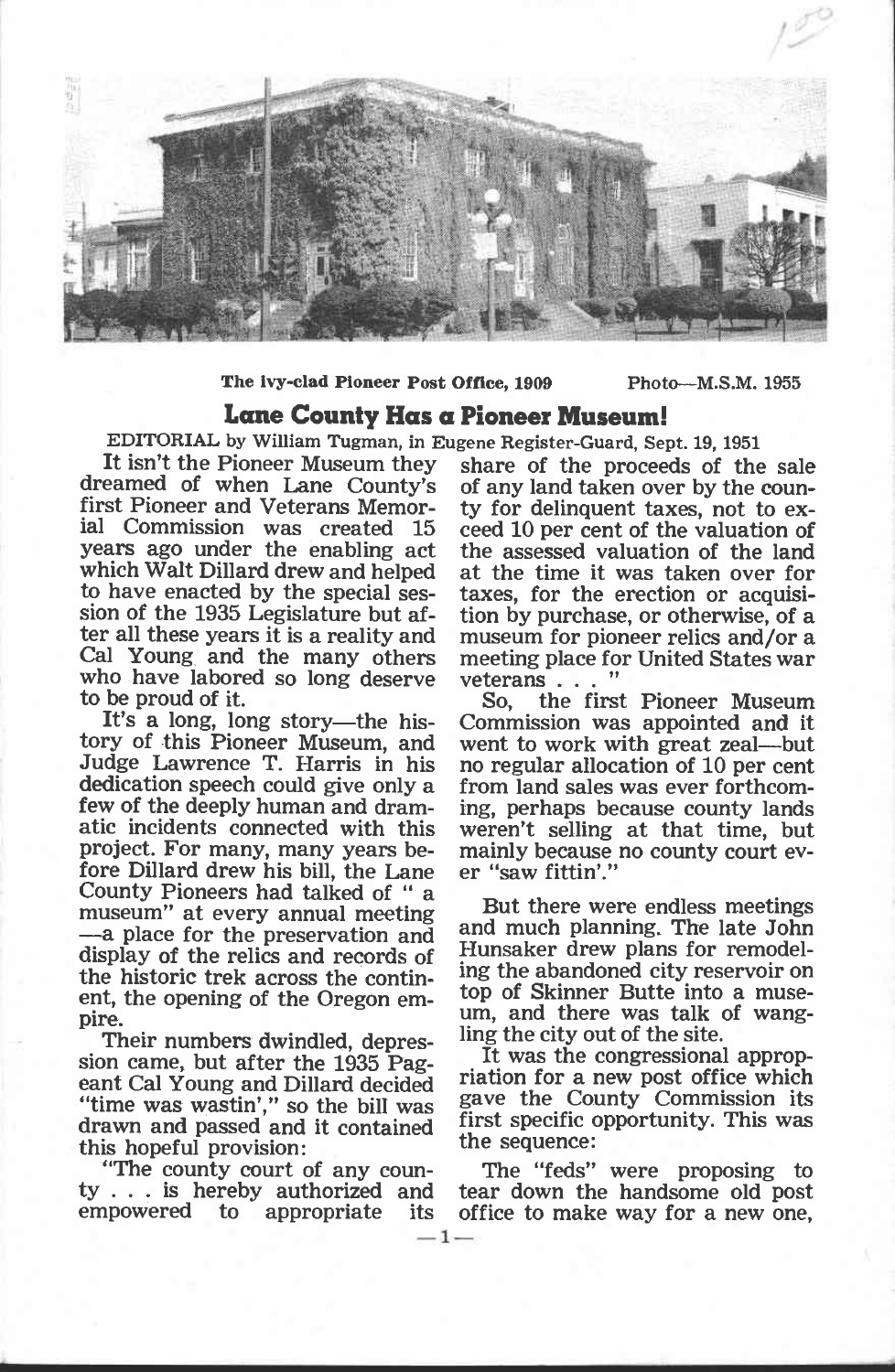but couldn't find a temporary post and it seemed the office.

The late Frank Chambers came up with the idea of saving the old post office for a Pioneer Museum block for the new post office and he bill by which Uncle Sam would have<br>personally offered to donate a large bought it back for \$150,000 for fed-<br>lot he owned in the new site to help eral uses, and the Museum would lot he owned in the new site to help eral uses, and the Museum would<br>the project. have acquired enough money to

Ed Boehnke was appointed chair-<br>man of a special committee to neg-<br>Recently the Post Office has leased<br>otiate with the federal government, the old post office as a parcel post<br>and the proposed trade was accept-<br>mnex.<br>The p ed.

Came months of laborious negotiations with property owners in the new post office site but Ed and the net result of this 15 his committee finally cleaned up "sweat, blood and tears." the entire quarter block for a little<br>over \$26,000, including the cost of Much, much more could be told,<br>removing old buildings and tenants. Some funny, some sad. If the Military

al said he would loan half the money if the U.S. National would loan neers! But there's always been so the other half, and if some "respon-<br>sible citizens" would sign the notes (Maybe Uncle Sam will yet buy till the county could legally appro- priate funds.

Ben Dorris was asked to sign the notes and his only question was: Do I have to stop work and come to I have to stop work and come to construction funds in that trade—<br>Eugene to sign the note or do you not counting the complete of Fd lazy so-and-so's want to bring it  $\frac{1}{1}$  Boehnke's<br>over here?"

Thus the property was held in<br>trust for Lane County, but it took trust for Lane County, but it took bers gift many months to get the federal Anyhov government to deliver its deed, but small star finally a public dinner was ar-seum has

ranged for one James A. Farley belongs to<br>who delivered the deed personally. pioneers. I<br>By that time World War II was agements<br>approaching, and the then Post- they have<br>master Frank Armitage was yell- day rich I ing to retain use of the old post office for homeless federal agencies, so  $-2-$ 

and it seemed the patriotic thing to

Anyhow, in the trade, Lane. County acquired a property worth at least \$150,000 for \$26,000. The late Senator McNary introduced a buy or build. The war stopped that. the old post office as a parcel post annex.

at the Fairgrounds which cost only \$15,000 to build at current prices is the net result of this 15 years of

But the County had not budget.  $\frac{1}{10}$  on its 10 per cent from county land<br>ed the purchase and could not spend a penny to carry out the deal<br>spend a penny to carry out the deal until the next budget year.<br>Dick Smith an Much, much more could be told, um Commission had ever insisted on its 10 per cent from county land sales . . . But the tax lands are many other pressing county needs. few to pitch in and work for them.

> back the old postoffice like he<br>should at current value. Huh? should at current value. Huh?<br>Rooking Uncle? Not at all! Uncle Rooking Uncle? Not at all! was saved from destroying a very useful building and wasting a lot of not counting the services of Ed Boehnke's committee which worked for free or Frank Chambers' gift whith wasn't "hay").

> Anyhow after years of effort a small start on a decent Pioneer Museum has been made. All the credit belongs to Lane County's surviving pioneers. In spite of all the discour-<br>agements and disappointments, agements and disappointments, they have never given up. Some day rich Lane County will feel con- science pinching and build a really suitable memorial to its pioneers.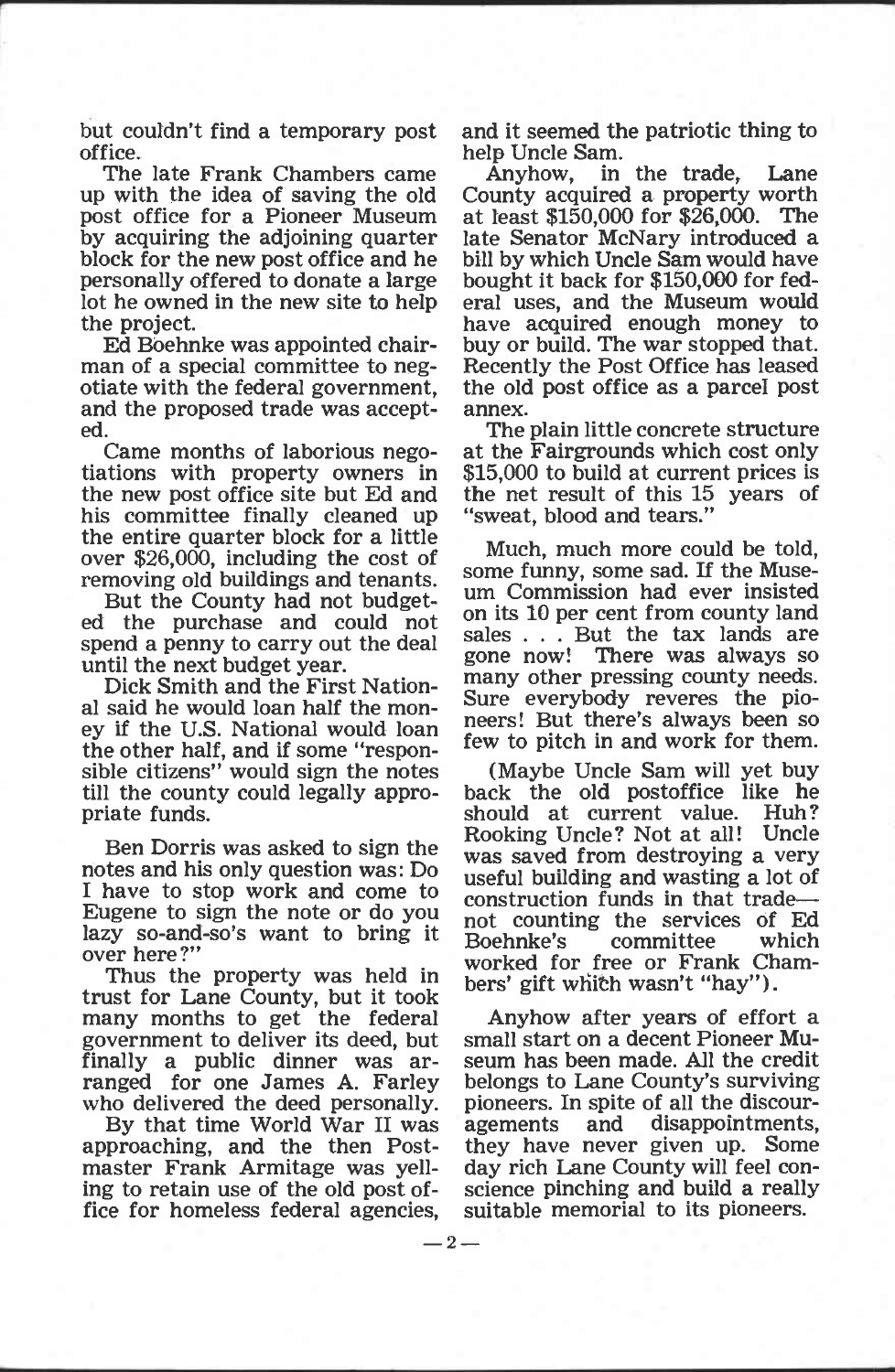

Mountain House Hotel, Home of D. B. Cartwrlght, 1853-1875 Post Office - Stage Station, Telegraph Station 1865, West Side old Territorial Road 1845-1865 (from the D.A.R. plaque erected 1950)

 $- 3 -$ 

# The Mountain House  $-$  a Lane County Heritage

A letter by Miss Maud Mattley of used on the Portland encouraging the preserva-<br>tion of this century-old station of stopped h

pioneer Oregon.<br>"A few weeks ago it was my pleasure to spend a week end in wheel s<br>Lane County as a guest of my sis-<br>taining ter in Eugene.

by Darius B. Cartwright and later This interesting old house is in a<br>occupied by his son-in-law, William fair state of preservation and be-<br>Russell, both of whom were prom. fore further deterioration takes Russell, both of whom were prom-<br>inent and highly respected pioneers inent and highly respected pioneers place it seems to me, that if the of Oregon. My interest was aroused house and site can be purchased, in this nioneer hostelry and I pro-One of the places that we visited beds, for the accommodation of was the old "Mountain House" built travelers by stage."

gives the following information generations.<br>
concerning the OLD MOUNTAIN The 'Newell House' at historic concerning the OLD MOUNTAIN The New<br>HOTEL HOME OF D. B. CART- Champoeg co WRIGHT: 'Erected' by Oregon stored as<br>Lewis and Clark Chapter, Daugh- restoration Lewis and Clark Chapter, Daugh- restoration was authorized in 1955, ters of the American Revolution, on the building was beyond repair and July 20, 1930. On the Westside Old had<br>Territorial Road at mile post 41.23 only<br>between Lorane and the Douglas ing.<br>County line—a marker similar to a T<br>street sign mounted on an iron pole gon with the inscription: . . . (as the title above).<br>This building is one of the five

old stage stations still standing and

used on the Westside Old Territori-The first stagecoach stopped here in 1854.

'D.B. Cartwright came from fliinois in 1853. He built a waterwheel sawmill and this house con-<br>taining twelve rooms. some twelve rooms, some equipped with four or five double

in this pioneer hostelry and I pro-<br>ceeded to learn more about it. County Pioneer-Historical Society,<br>could well undertake the project of A list of historic markers saving this historic house for future<br>ves the following information generations. This interesting old house is in a fair state of preservation and behouse and site can be purchased,<br>some organization such as the Lane<br>County Pioneer-Historical Society,<br>could well undertake the project of<br>saving this historic house for future<br>generations.<br>The 'Newell House' at historic<br>C

stored as late as 1940, but when restoration was authorized in 1955, had to be reconstructed—virtually only a replica of the original build-

The historic landmarks of Oregon are fast passing away, and now is the time to preserve some of the few that still remain—the Cartwright home near Lorane is one of them."  $-$  Maud Mattley, 5-25-56.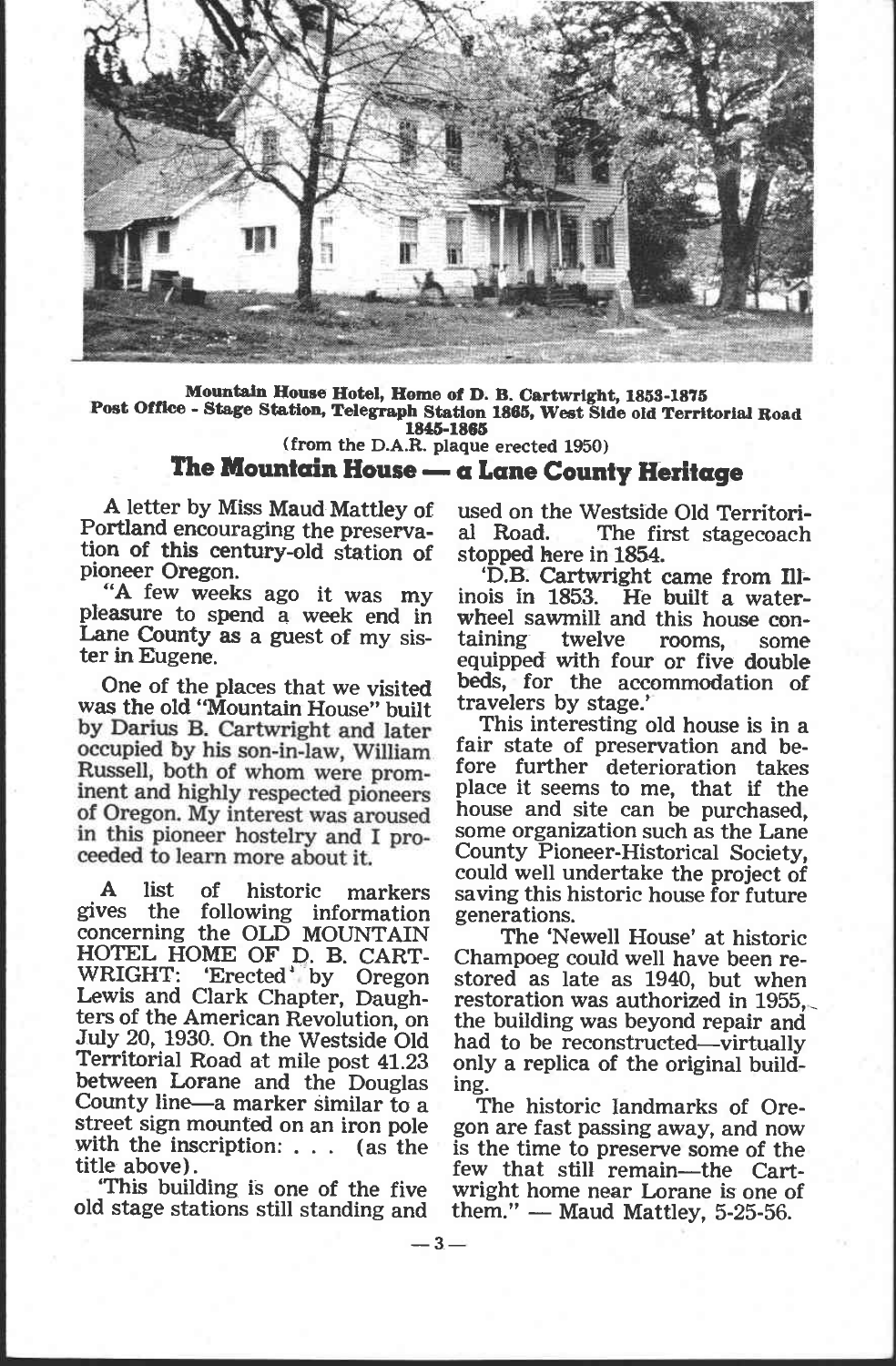#### FRANK and ELIZABETH KNOWLES

#### by Margie Y. Knowles (Mrs. Archie), Historian, in "The Siuslaw Pioneer" 1947

Frank Knowles was born in Dan-<br>rough, N.H., Nov. 2, 1854. He borough, N.H., Nov. 2, 1854. He on dry land again, it seemed as if was the son of E. C. and Lucinda everything was moving toward my Atwood Knowles. When three face. Atwood Knowles. years old he moved with his family to Hastings, Minn., where he grew up on a farm. In 1876 he went to from Coos Bay to the mouth of the California and for two years fol-<br>California and for two years fol-<br>lowed the carpenter trade. He sent took a skiff to what is now the town money back to Elizabeth Olive Mor- of Florence. There were three<br>ton to come out here by train, and white men living there but no white ton to come out here by train, and white mer<br>on her arrival they were married woman. I at Marysville, Calif., Jan. 17, 1878. women, They had been living there about  $n_{\text{I}}$  station on the Siuslaw about three claim on the Siuslaw about three with us claim on the Siuslaw about three with us from San Francisco went<br>miles above the present site of Ma-<br>pieton, came back home to Califor-<br>nia. He brought such glowing ac-<br>counts of fishing and hunting in "In June, 1878, we l that region that Frank and Elizabeth<br>beth were interested. Elizabeth<br>tells in her own words about it. "We wanted to live on a farm and the squatter's right to an unsurveyed new country described by Mr. tract of 142 acres. To get to it Mr. Bachelor sounded like a good place Knowles would go ahead and spot to get a start, so in May, 1878, we the trail and clear out the brush, to get a start, so in May, 1878, we started for the Siuslaw valley, which was very dense, and I would which had been an Indian reserva- follow up with the gun, hoping we tion until two years before we arrived.

"We stayed a week in San Fran-<br>cisco waiting for a boat to sail for to fix<br>Coos Bay, which was the nearest Know<br>we could get to the Siuslaw coun-of a try at that time. We finally got pas- with fern. We lsage on an old boat, the Empire, a moss carpet<br>which was then carrying coal from which was very which was then carrying coal from which was very nice and<br>Coos Bay to San Francisco. The able. We cooked outsid<br>beds on this boat were all engaged cover over the fireplace." but one, and of course, I got that.<br>Mr. Knowles came steerage with a lot of Chinamen who were going family moved to Faribault, Minn., north to work in the fish canneries, and it was from the resolve came to north to work in the fish canneries.<br>"The trip from San Francisco to"

Coos Bay took four days, and I was band 24, to wrest a home from the good and seasick all the time. When wilderness.<br> $-4-$ 

I finally got off the boat and walked face.

"We were two days by wagon and horseback, making the trip from Coos Bay to the mouth of the took a skiff to what is now the town There were three. woman. There were several Indian women, however.

"I stayed at Florence two weeks with an Indian woman, Mrs. Palm-<br>er, while the four men who came to look the Siuslaw valley over. Of the entire party we alone stayed on.

"In June, 1878, we located on our farm at what is now Mapleton, and about a quarter of a mile up the<br>Creek, Mr. Knowles, bought, a Creek, Mr. Knowles bought squatter's right to an unsurveyed which was very dense, and I would would see some animal that was good for food.

"The first thing for us to do was<br>fix a place to live in. So Mr. to fix a place to live in. Knowles set up some poles in shape of a wigwam and covered them with fern. We had a moss bed and a moss carpet for our wickiup, which was very nice and comfort-We cooked outside with a

Elizabeth Olive Morton was born in Nova Scotia March 1, 1856. Her family moved to Faribault, Minn., Oregon, a bride of 22 and her huswilderness.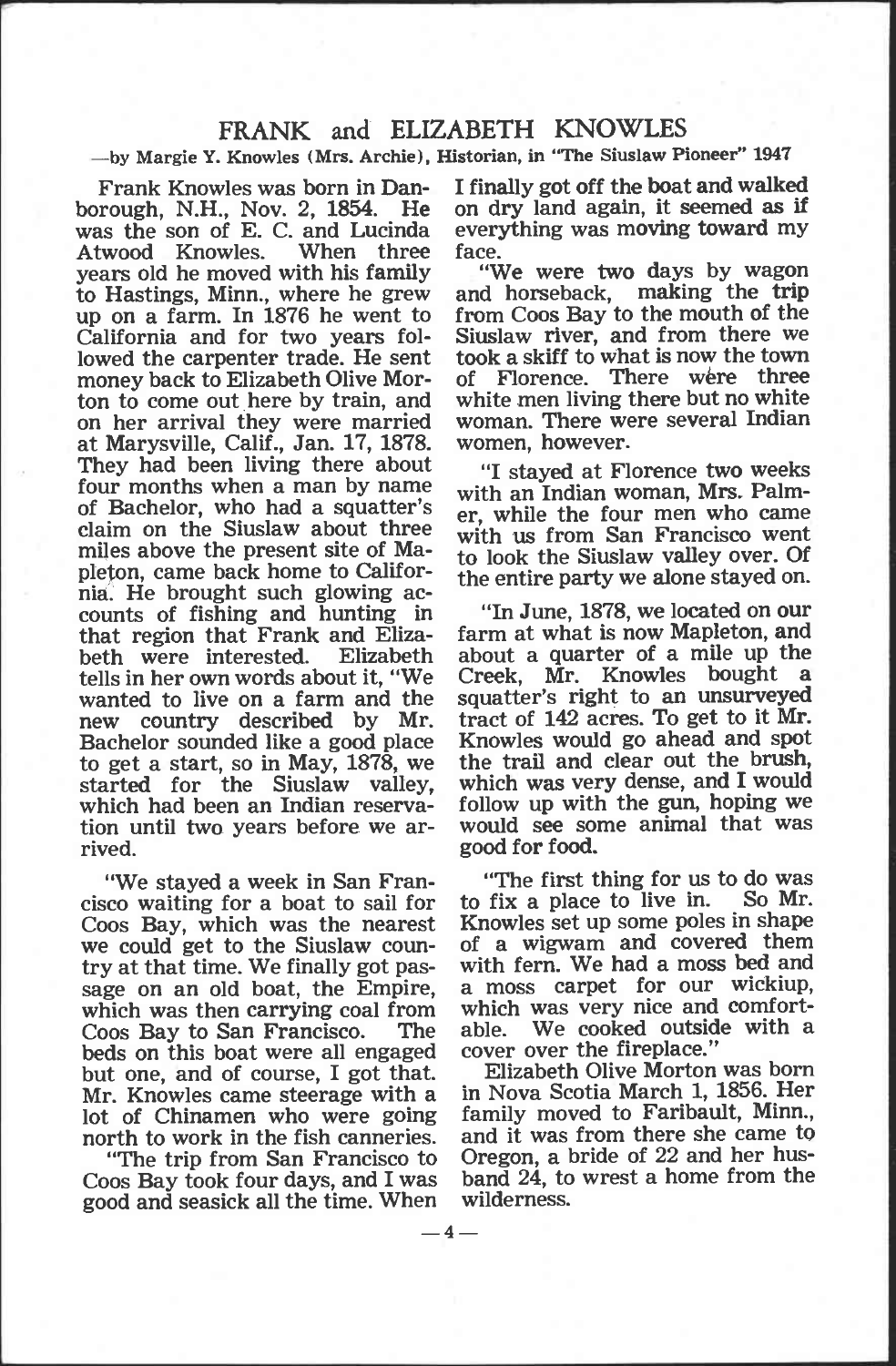### Remembrances of LEWIS JUDSON

#### By George G. Strozut, Jr., in the "Marion County History.' June 1955

It is mainly from my father that Willamette Valley, they found one<br>I remember many things about the vast oaken forest. It seems strange<br>early history of Salem and the In- to us today, but the oak was the<br>dians. My grandfat to Oregon with Jason Lee on the of fir, some of which were consid-<br>"Lausanne" in 1840. He was a car- ered large enough to be forested "Lausanne" in 1840. He was a carpenter and millwright who superintended the buildings of the mission These fir groves had been found mill on Mill Creek and the nearby necessary by the Indians to induce Jason Lee house, 960 Broadway. Grandfather fired the bricks used in Waller Hall on the Willamette<br>University Campus. He was the University Campus. first Salem City Engineer and the probably, the Indians' status had<br>sixth Marion County Surveyor, Be-<br>remained practically stationary. In sides these tasks he was an early<br>Oregon circuit rider, but his life down. Debris of three feet depth or<br>was largely devoted to being a mis-<br>sionary and friend to the Indians<br>until his death March 3, 1880, at <br>I think this

My father was Robert Thomas<br>Judson who was born April 12, 18-42, in the Jason Lee house. Robert hand. So some authority must have spent his youth among the Indian existed among them because bien-<br>children, and he learned to speak nially the prairies were burned. children, and he learned to speak the Indian language as they spoke it themselves. Father often served change in living during that time, as interpreter for them, and for there would have been a change in as interpreter for them, and for thirty years after they were taken<br>to their reservations, he and Grandfather spent much time with the Indians. Father had his own Indian name—"Skukabois"—a local Indian name for the native cottontail already existed here long enough to rabbit. He received the name because he was so small and very active.

I was born December 12, 1878, time whis and my father did not pass away until February 21, 1904, so I have fifth.cer<br>many enjoyable memories of the There

 $-5-$ 

Willamette Valley, they found one to us today, but the oak was the true native tree in the valley. This forest was interspersed with groves areas.

These fir groves had been found deer and other wild game to stay in the valley. The groves were undisturbed by fire, showing evidence that for not less than 1500 years, remained practically stationary. In that time great trees had fallen down. Debris of three feet depth or

aginary lines, but never was the fire allowed to go past or get out of existed among them because bien- nially the prairies were burned. Secondly, if there had been any change in living during that time, there would have been a change in the management of the forest and some possible forest fires.

I have estimated that, according to the trees found by my grandfather and father, the Indians had have the custom of burning over<br>portions of the valley every two years thoroughly established at a with the sacking of Rome in the fifth century.

many enjoyable memories of the There are other reasons to sup-<br>Indians in the valley and especially port this theory of mine. The Indi-<br>of the stories my father told me ans were still poor, ill-clothed, and<br>over a half-cen had only a very rudimentary form of civilization when Jason Lee and his missionaries arrived in 1834.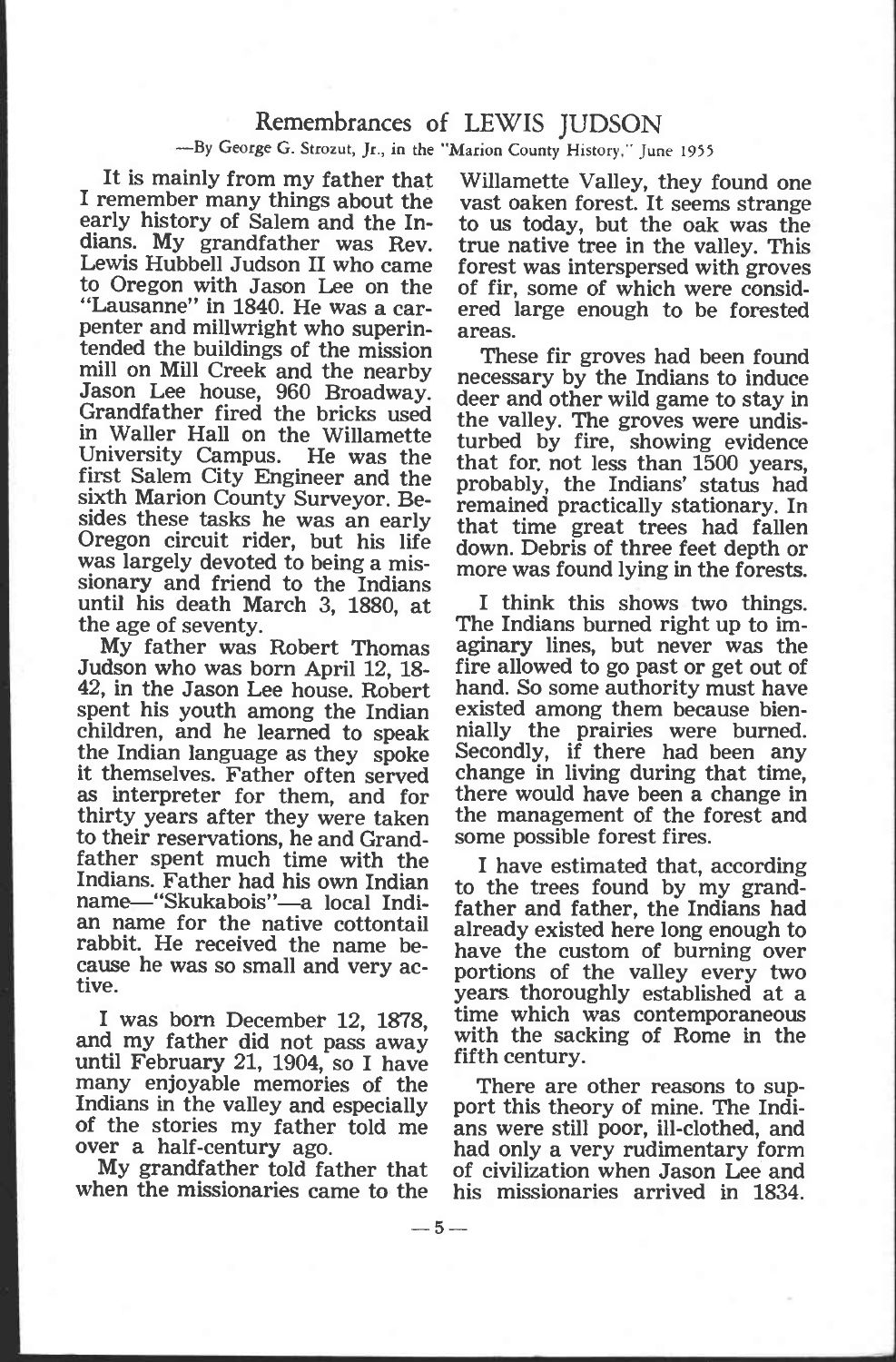Yet there was an Indian legend among the Calapooia Indians, in-<br>habitants of this area of the Wil- on site now, a rather appropriate<br>lamette Valley, that they were not place considering the steaming the original possessors of the valley, but that they had driven out the original inhabitants. Well, there are lots of theories, but no one real-<br>ly knows much about the early Indians who lived here before the thing left from the time of the Indiwhite man came.

However, I can tell you a few pool was located at about 2035 So.<br>things about the Indians as they Cottage Street, and the third in were observed by my grandfather south Salem was compared father. The valley Indians between Winter weren't tall. The men were seldom streets. Of course over five feet eight inches tall, and since been filled in and paved over.<br>the women scarcely ever above five the Indians preferred to let nathe women scarcely ever above five feet. Though both sexes were rath- ture work for them. For example,<br>er loosely built, they were strong, when an Indian died, the body was<br>and strong they had to be in order usually taken to an island in the<br>to survive. Wil

to survive.<br>They seemed to be a lazy people. They built puncheon cabins of bark on top of the ground. The burial<br>or split logs, or they used skin-cov- ground for the Calapooia Indians ered tepees. Cleanliness was un-<br>heard of around their homes, and my grandfather arrived was on a when the area around an Indian little island on the east side of the home got too foul smelling, they Willamette River, at about the prehome got too foul smelling, they Willamette River, at about the pre-<br>just moved their cabin or tepee sent site of the Oregon Pulp and just moved their cabin or tepee somewhere else.

most sickness was supposed to be cured in the sweat-houses. The Salem area Indian sweat-houses were usually small, with just enough<br>room for one man to enter. The room for one man to enter. The used to strong smells around that Indians heated rocks and placed it didn't bother them. Strangely, Indians heated rocks and placed it didn't bother<br>them inside the little tenee then small children them inside the little tepee, then they poured water on the rocks, placed in both making steam. An Indian would get only in oak a good sweat worked up and jump kind of tree. out of the door into a pool of water It's interesting to note how the that lay beside the sweat-house. Indian babies were taught to swim. Some of these pools had their own The mother took her baby and springs inside, while others had to waded out into the water, which<br>have water carried to them. Was perhaps waist deep, and she

I remember one sweat-house and boundary of the present Leslie Jun- and had started choking, the mothior High School grounds very near the old "Rotary Hut" which used s<br> $-6-$ 

to be there. The new South Salem High School gymnasium is about place considering the steaming shower rooms that replaced the old sweat-houses. However, when Leslie was built, I begged the authorities to leave the pool hole there and fence it off to show people someans. This was to no avail. Another pool was located at about 2035 So. south Salem was on Electric Street<br>hetween Winter and Summer between Winter and Summer streets. Of course these have long since been filled in and paved over.

Health measures were few, and land always flooded during the win-<br>ost sickness was supposed to be ter and all the bodies floated away. of a canoe and usually it was left<br>on top of the ground. The burial my grandfather arrived was on a little island on the east side of the Paper Company's sawmill. The island always flooded during the win-Undoubtedly there was quite an odor about this island during the summer, but the Indians were so used to strong smells around that were sometimes placed in boxes which were hung only in oak trees, never any other

It's interesting to note how the waded out into the water, which tossed the baby into the water. When it had kicked around a little er picked it up and repeated the swimming lesson. And believe it or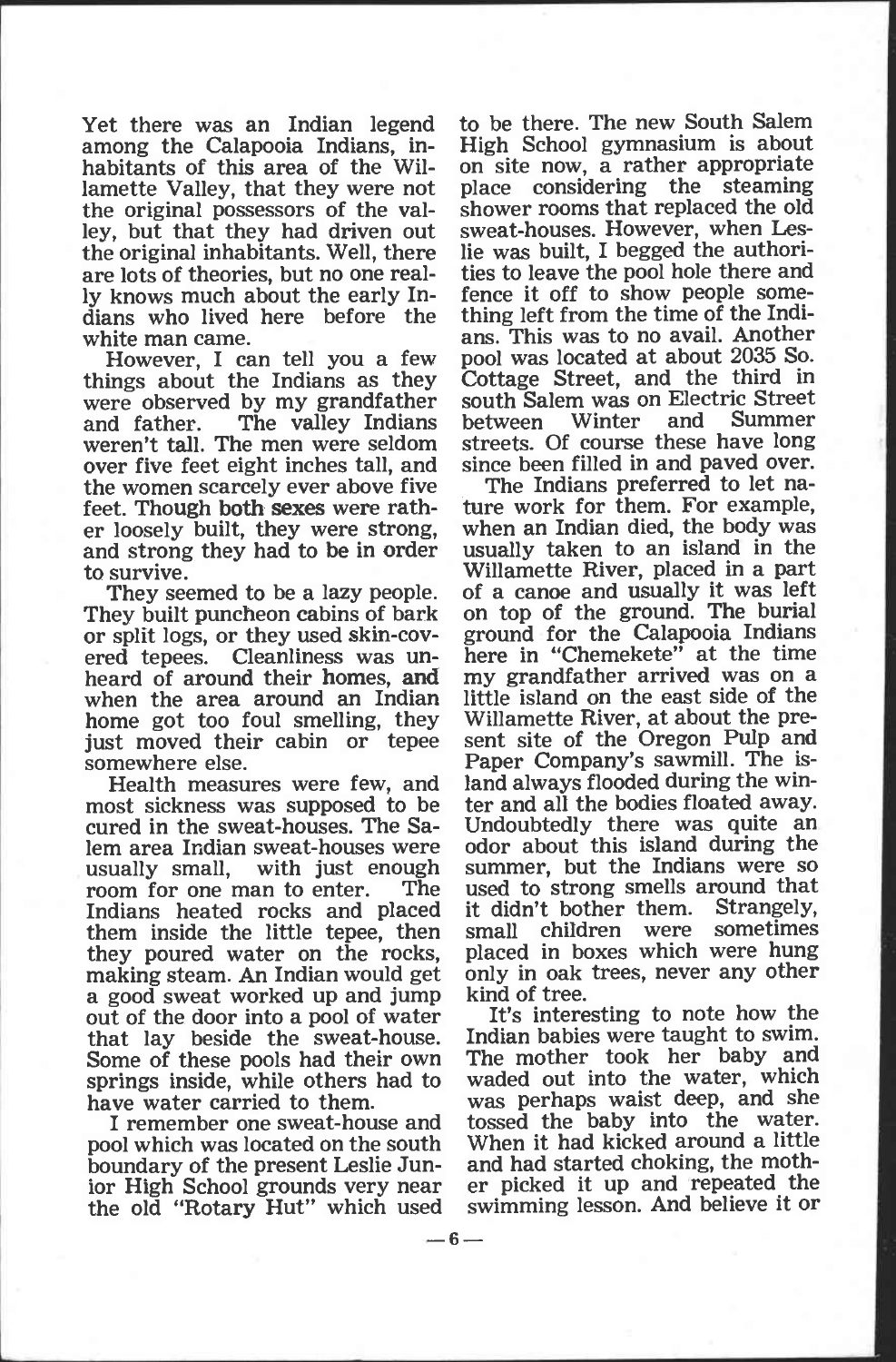not, after about four times the baby could swim! Indian babies could combinations of English<br>usually swim by the time they an-names-they-now-have. usually swim by the time they walked.

and could count up to one thou- camped, fished, hunted, made sand. They even had a word for homes, or gathered together. But one-half. Their language, as it was when the white men came, the Inspoken here in the valley, had short vocabulary of about three their own religion and language, so hundred words. All talking was the original names just "faded a-<br>done with much long grunting and way." Most of the whites didn't<br>groaning. The Indian pro groaning. The Indian pronunciation is quite fascinating, for it gives an and we now<br>eerie sound as they grunt and original, pi groan in their speech. I always engroan in their speech. I always en-<br>joyed listening to them as they are largely of English pronunciatalked with my father. In the Indi- tion, which the Indian<br>an language the second syllable was accented, with the word ending as if the speaker had a lack of breath.

They were a people of few words and he treated them fairly and with and spoke in a low voice. An Indi- an would say four or five words, then whites fairly and with reafter which he'd say four or five spect. The Indian had at Chemawa Indian School before the turn of the century (usually caused by tuberculosis). Their typi- cal expression was "Yakka - memaloose - chemayway - mmmmmm<br>... Translated this meant "They"  $\ldots$  Translated this meant "They do a white man's home, Jason die at Chemawa." They held their  $\text{Lee}$  required that he be partially head back, their nose up while they dressed, something not altogether talked because an Indian never pointed with his hand, he pointed with his chin.

the first person; "Mika," the second century. We were eating breakfast<br>person, and "Yakka" the third per- when we heard someone trying to<br>son. Here in the Willamette Valley get through the big wagon gate in<br>the word "Shix" with the Clatsop Indians it meant "your girl friend." A curious thing is that all of the Indians took an saw at the gate this old Indian who<br>English family name that was at- had apparently spent the night on English family name that was attractive to them. All had English names by the time I was old enough Lomond hill (William McGilchrist<br>to remember. The reader can un- named it that after a mountain in to remember. The reader can un- no<br> $-7-$ 

doubtedly recall some of the odd combinations of English and Indi-

This Indian language was used to name every place where they<br>camped fished, hunted, made camped, fished, hunted, homes, or gathered together. But dians were discouraged from using their own religion and language, so the original names just "faded aand we now realize that most of the original, picturesque Indian names are largely of English pronunciation, which the Indians certainly

enter any rooms in a home without<br>the permission of the owner. Usu-<br>ally an Indian wore just his "birth-<br>day suit" in his own camp; how-<br>ever, when he came to the mission Jason Lee was one man who did learn the Indians' native tongue, respect at his mission. In return he other whites fairly and with reto the mission, and he was not to or to a white man's home, Jason dressed, something not altogether to the Indian's liking. Indians never shook hands.

"Nika" was the Indian word for early autumn before the turn of the I remember one morning during century. We were eating breakfast front of father's house at 1000 Judson Street. Father went out on the porch to see who it was and saw at the gate this old Indian who the side of what is now called Ben Lomond hill (William McGilchrist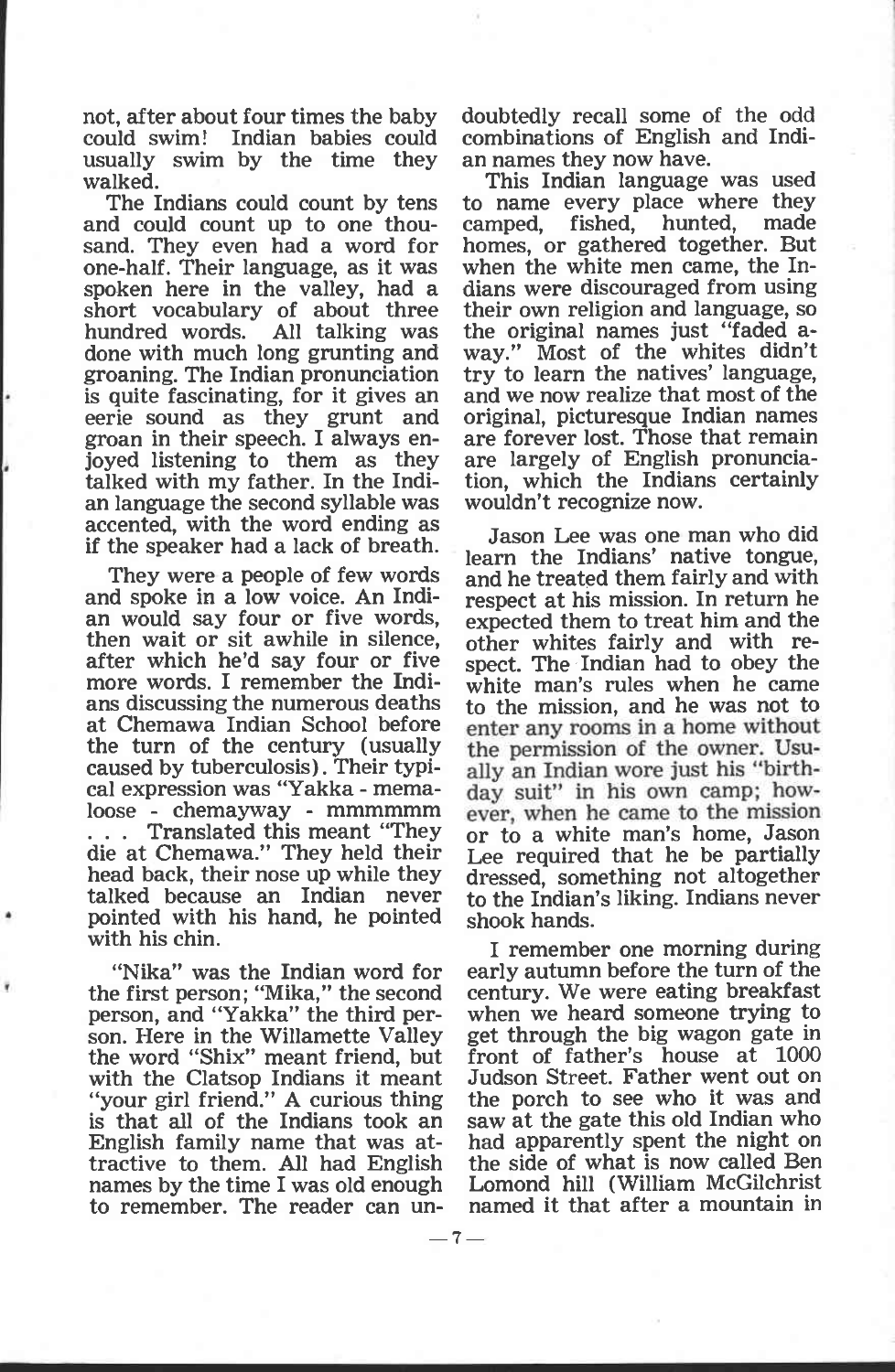Scotland). Fabritis Smith had these missionaries and their des-<br>burned over the side of the hill the cendants, such as my grandfather burned over the side of the hill the day before and the ground was still warm. Father called to him in jar- seling the Indians, who came and gon, "Clihiam shix". Translated visited them.<br>this meant, "How do you do. I remember one coast trip we friend?" The Indian raised his head<br>to see out of his half-opened eves. to see out of his half-opened eyes, ty there<br>which had been closed the night be- sister, H<br>fore on a drunken spree, and John, m groaned back, "Cau, Shalum?" self. W<br>which meant, "Where is Salem?" at the He was black as coal tar from head<br>to toe due to rolling in the ashes on the hill and was just recovering tent in preparation for the night. from his drunkenness.

the first arrival of Jason Lee in the Willamette Valley, Indians who were left, after the white man's dis-<br>eases had taken their toll, were re-<br>moved by treaty from their ancient<br> $\frac{1}{2}$  about the same time the Indians homes to some of the poorest land separation the poorest land  $\frac{1}{2}$  way. in the valley. I think it was a shame that the government did not take<br>better care in making certain that<br>the Indians would get all their food. dian turned and started toward my the Indians would get all their food, clothing, and shelter which they way father spoke that he really were supposed to receive. While it is true that a portion of the govern-<br>ment's agreement was carried out, it is also true that some of the ne-<br>it is also true that some of the ne-<br>stater said it was Judson. Then cessities were never delivered to the the fillulari asked, fou one cause in the Indiana sheet.

After the Indians had moved on-<br>to new land and were placed in a new environment, they naturally<br>needed help and advice which the needed help and advice which the treated by the governmental em-<br>government provided by judges and ployees at the Indian reservation. advisors. But the Indians liked to turn to the mission people, whom they had known and trusted for came and crawled into bed beside many years, for advice. Some of us boys.

these missionaries and their desand father, spent long hours counvisited them.

In 1856, twenty-two years after  $\frac{per}{2}$  over the campfire, we had sat I remember one coast trip we took in the early 1890's. In our party there were my father and his sister, Helen McClane, and her son,<br>John, my brother, George, and myself. We had camped near a creek<br>at the east edge of the Grand Ronde Indian Reservation, and my father and we boys had set up the After my aunt had cooked our supdians meet at the bridge of the creek. Father finished his meal and About the same time the Indians separated and each started on his

Indians. Much of their rightful not build by the was more property was sold by unscrupulous hearing this verification, stood governmental employees. Father called to them in Indian jargon. Immediately the older Inway father spoke that he really knew the tongue. As he approached Father said it was Judson. Then the Indian asked, "You old Judson? he was. The elderly Indian, upon hearing this verification, stood cheeks. He told father how good the missionaries had been to the Indians and how they had been miswell toward midnight when father us boys.

Ed. note:-Permission was asked to reproduce this article as an example of the kind of local stories we want for THE LANE COUNTY HISTORIAN.

 $-8-$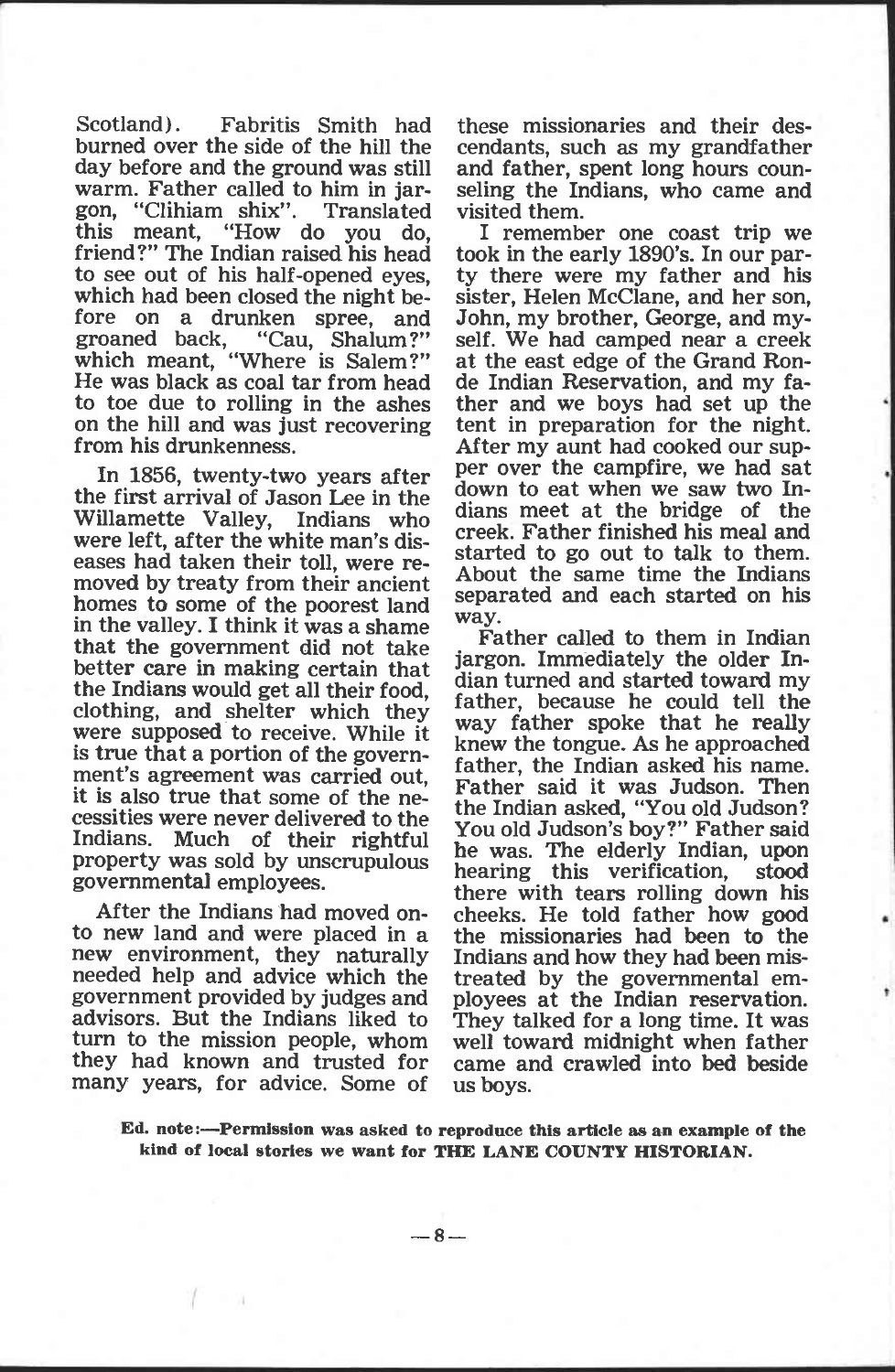

Bakers of quality bread

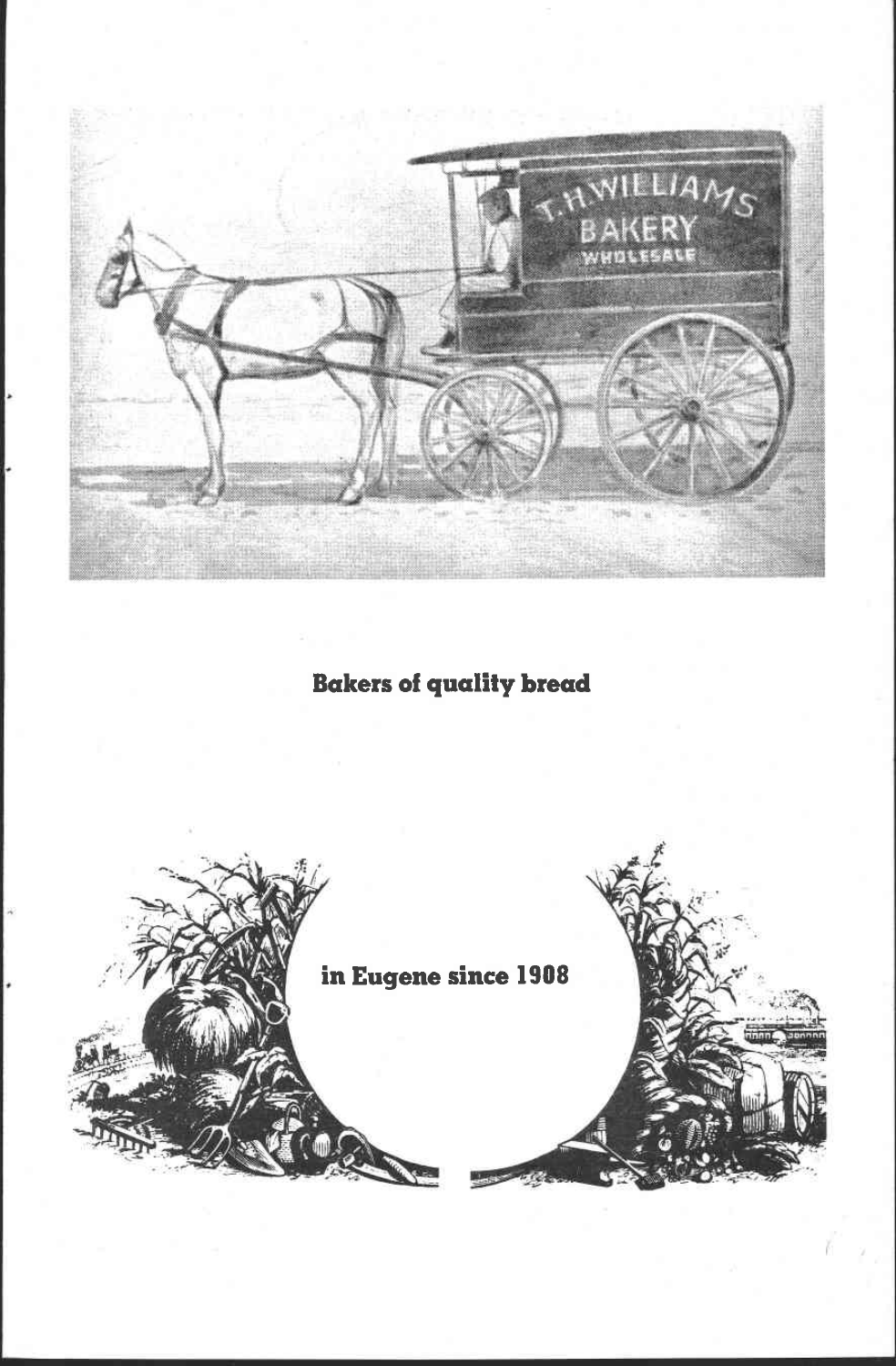

Cressey's in 1913



BOOKSELLERS and STATIONERS **SINCE 1912** 



864 Willamette Street Eugene, Oregon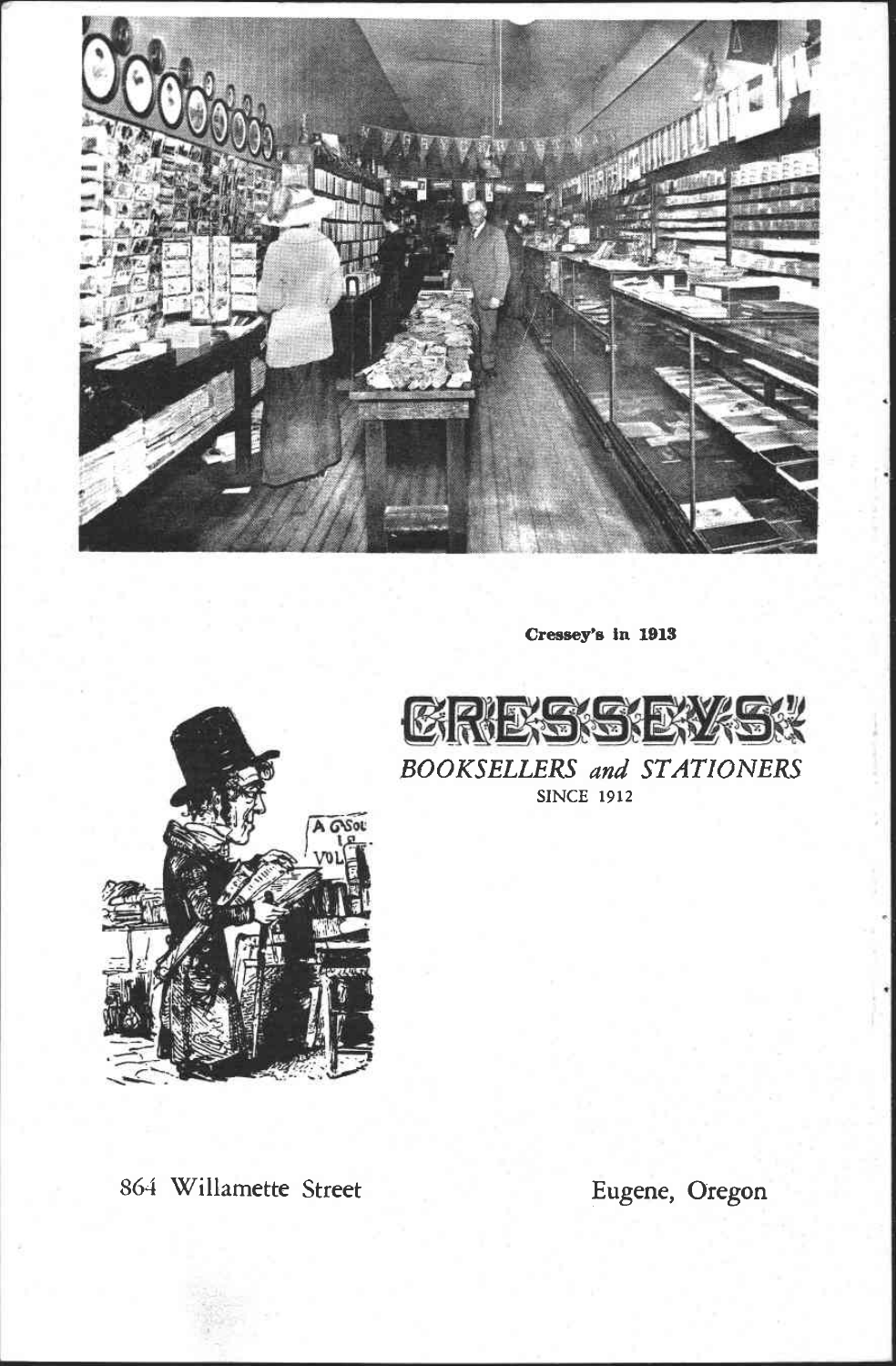

Lane County Courthouse, 1855-1898



We are grateful for the opportunity of having a part in Lane County's amazing growth during many years

EUGENE, OREGON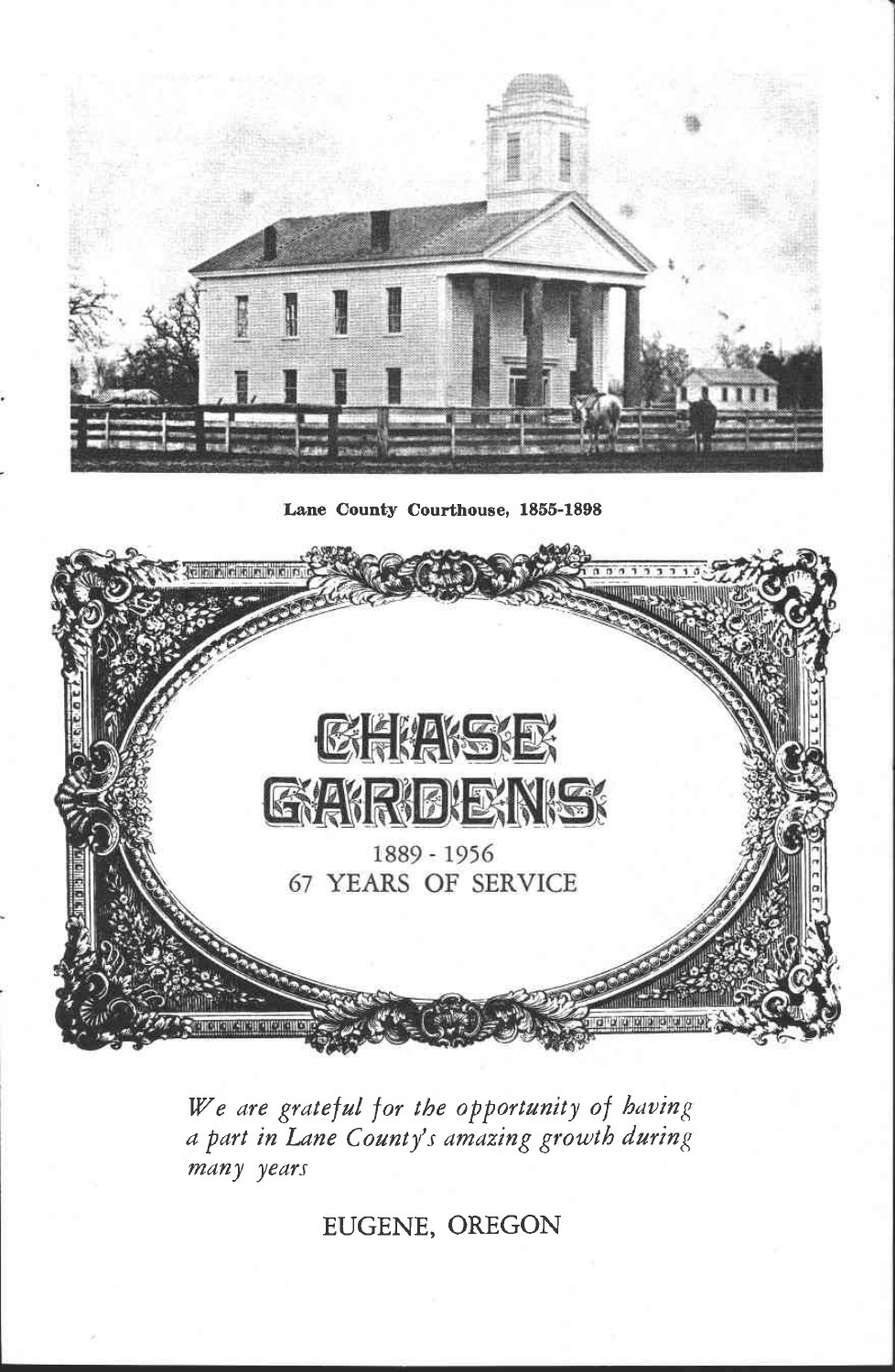# EARLY DAY BANKING— The FIRST National Bank

The Bank of Hendricks and Eakin, the beginnings of the First National, was opened December 1st, 1883 at No. 856 Willamette Street. The founders were Thomas G. Hendricks and Stewart B. Eakin, Jr. About two years later they decided to nationalize and on February 16, 1886 secured Charter No. 3458 of the First National Bank of Eugene City, and opened for business on March 9, 1886. The articles of association were signed by T. G. Hendricks, S. B. Eakin, Jr., E. Stewart (father of Mrs. T. G. H.), G. R.<br>Chrisman, J. M. Hendricks (a Chrisman, J. M. Hendricks (a brother of T. G. H. and father of Alma Hendricks, former Eugene librarian), and W. R. McCornack (cousin of Mr. Eakin). The authorized capital stock was \$50,000.00 with privilege of increasing to \$100,000.00. The original stock- holders were:

| T.G. Hendricks   |     | 360 shares |  |
|------------------|-----|------------|--|
| S. B. Eakin, Jr. | 100 | ,,         |  |
| G. R. Chrisman   | 10  | ,,         |  |
| J. M. Hendricks  | 10  | ,,         |  |
| E. Stewart       | 10  | ,,         |  |
| W. R. McCornack  | 10  | , ,        |  |
| Total            | 500 | ,,         |  |

The original officers were: T. G. Hendricks, President S. B. Eakin,

Jr., Vice President.

The highest salary ever received by either of them was \$100.00 per month.

The old MINUTE BOOK contains the folowing note concerning<br>the first employee of the bank:

"Pliny E. Snodgrass joined the bank in April 1886 at a salary of \$150.00 per year with board, served as janitor of the bank, milked and cared for the Hendricks cow, cared for his horses and performed num- erous duties.

"In those days paying jobs were scarce and dollars few and far between. At the time the bank opened<br>for business the public knew almost nothing about bank business, had to learn the convenience and advantages thereof. Only gold and silver coins were in general circula-<br>tion here and the only bank they ders were:<br>
T.G. Hendricks 360 shares knew was the old shot sack in which shot  $(25 \text{ lbs.} \text{ each})$  was<br>shipped from the factory. In a shipped from the factory. somewhat larger size it was often<br>used for and called a gold dust bag or 'poke'."<br>Mr. Snodgrass retired in 1929, af-

ter serving the last 12 years as the Bank's second president.

# SOME OF OUR TRAVELING MEMBERS

tion of the American League of Pen Women of which Mrs. Moore was a committee chairman.

Science Librarian at the University<br>of Oregon will be on sabbatical leave during the coming academic<br>year, studying at the University of<br>California School of Librarianship<br>for his Doctorate Degree. Mr. Morrison did a fine job in writing the<br>history of Eugene City's pre-Civil<br>War Columbia College, which was<br>published in the December number<br>of the Oregon Historical Quarterly.<br>David P. Hatch, of the Univer-<br>sity of Oregon Art

his way to Burma on a Fulibright Scholarship, where he will be teaching arts and crafts in that Asiatic country. His family is accompany-<br>ing him.

Marion D. Ross, of the University<br>of Oregon School of Architecture,<br>is making a round the world tour.<br>Mr. Ross has contributed much to the history of architecture of pion- eer Oregon and has taken many photographs to illustrate his suber with historical notes, were reproduced in the March Oregon Historical Quarterly.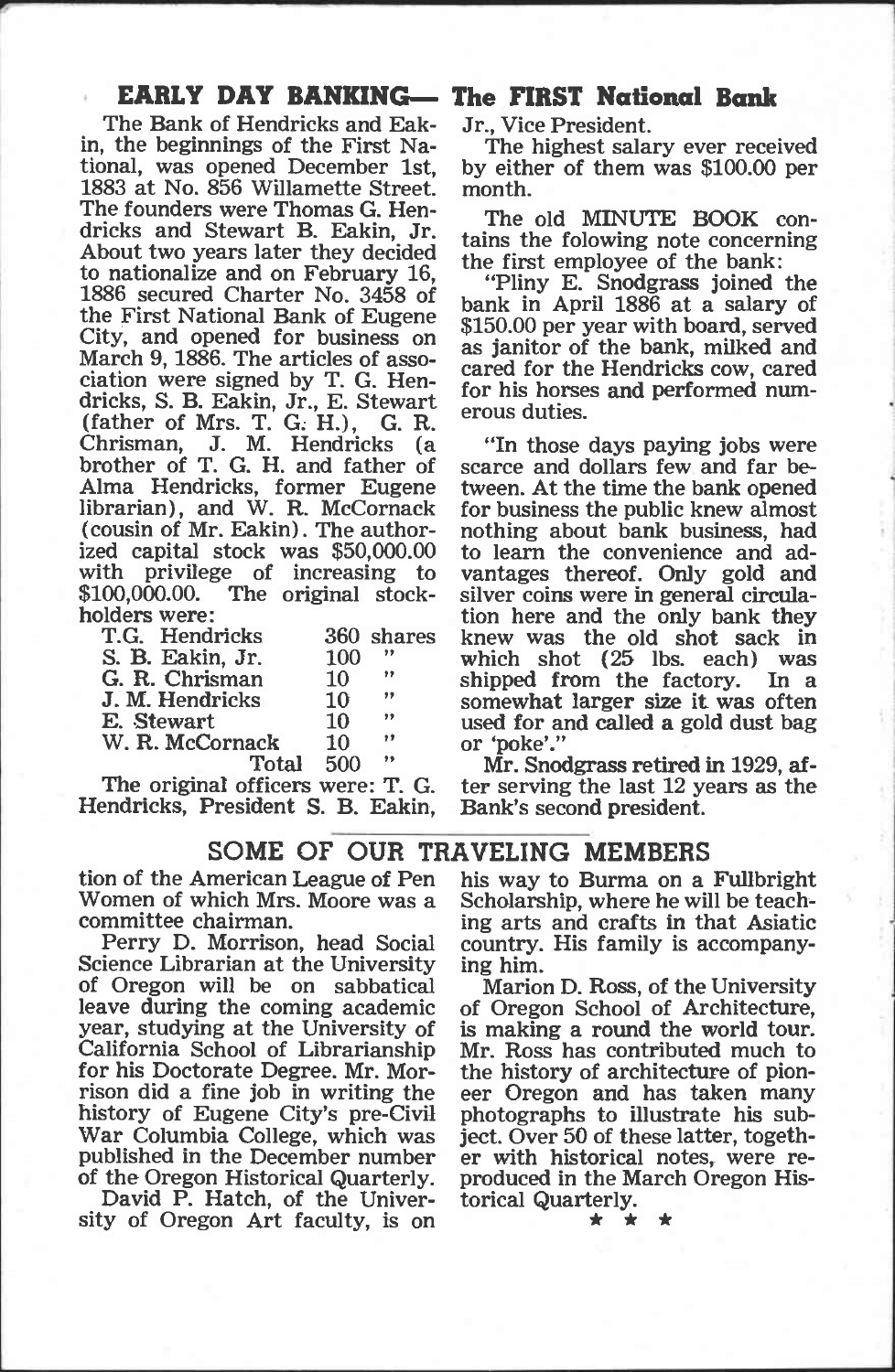

Where Lane County did its banking in the 1880's & '90's

Pictured, from left: W. H. Hoffman, Gene Matlock, unidentified small boy, James A. Ebbett, Louis Potter, Sam Friendly, dry goods merchant, S. S. Spencer, S. B. Eakin and Howard M. Rowland (derby hat)

# Organized as the HENDRICKS AND EAKIN BANK in 1883

# Chartered, Feb. 27, 1886, as THE FIRST NATIONAL BANK OF EUGENE CITY

After joining the First National of Portland recently it is now THE EUGENE MAIN BRANCH

Our statewide slogan "LETS BUILD OREGON TOGETHER" is a continuation of Lane County's pioneer bank



N NA NIE NA NIE EN NA NIK

OF PORTLAND EUGENE MAIN BRANCH

Member - Federal Deposit Insurance Corporation